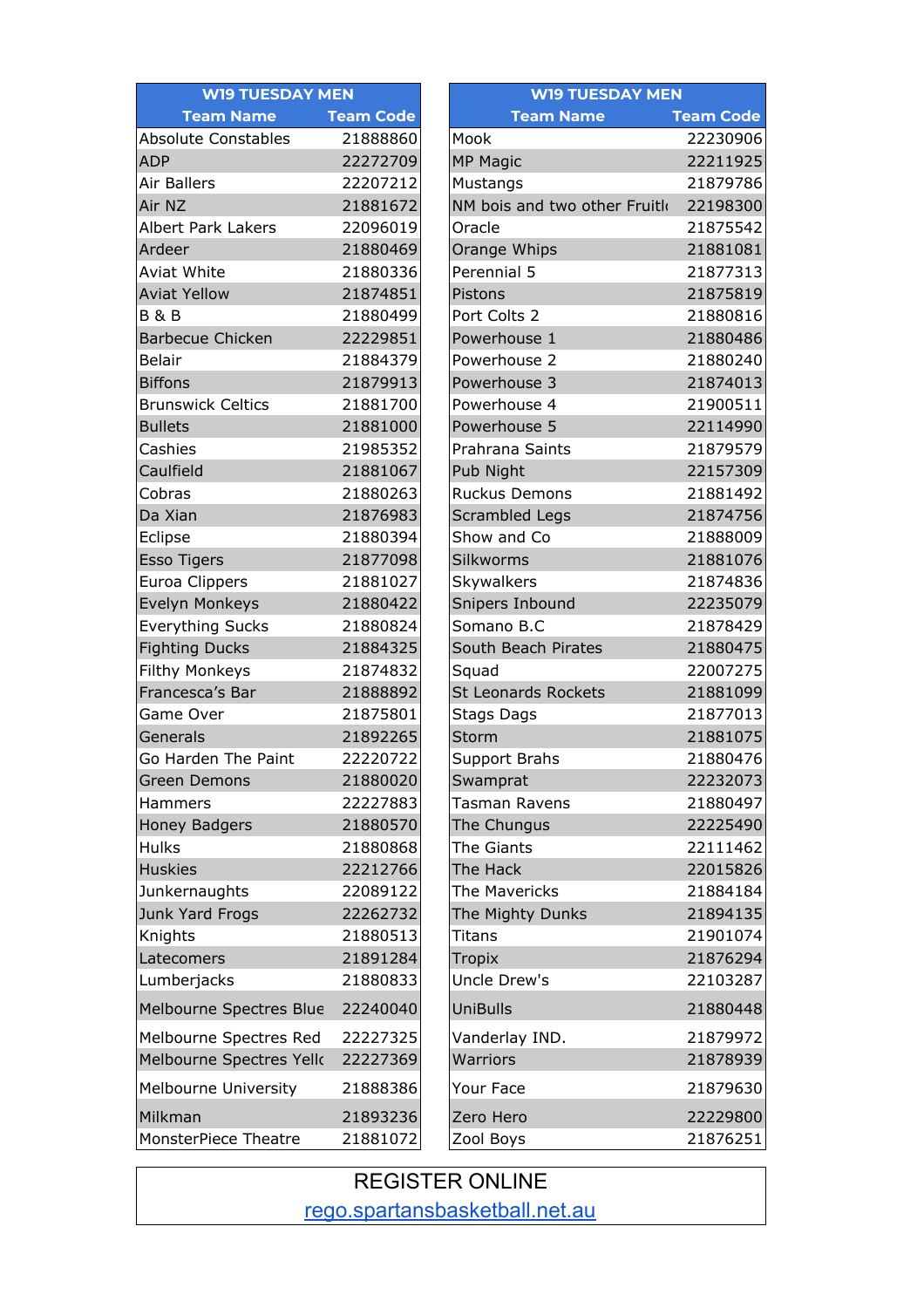| <b>WI9 TUESDAY WOMEN</b> |                  |  |  |  |  |
|--------------------------|------------------|--|--|--|--|
| <b>Team Name</b>         | <b>Team Code</b> |  |  |  |  |
| 2 Ezy                    | 21898447         |  |  |  |  |
| Amazons                  | 21880491         |  |  |  |  |
| Ardeer                   | 21880473         |  |  |  |  |
| <b>Aviat Red</b>         | 21877192         |  |  |  |  |
| <b>Blazers W3</b>        | 21887288         |  |  |  |  |
| <b>Blazers W4</b>        | 21888933         |  |  |  |  |
| Cannons                  | 21876414         |  |  |  |  |
| <b>Code Red</b>          | 21880439         |  |  |  |  |
| Courtside Spectators     | 21876748         |  |  |  |  |
| <b>Derelicts</b>         | 21893141         |  |  |  |  |
| Dreamteam                | 21881066         |  |  |  |  |
| Eagles                   | 21880481         |  |  |  |  |
| F Troop                  | 21895643         |  |  |  |  |
| <b>Fast and Loose</b>    | 21884232         |  |  |  |  |
| <b>Green Cats</b>        | 21880274         |  |  |  |  |
| <b>Hunky Dory</b>        | 21875782         |  |  |  |  |
| Lime Fizz                | 21879818         |  |  |  |  |
| Melbourne University W   | 21894379         |  |  |  |  |
| <b>Muffies</b>           | 21880603         |  |  |  |  |
| Oakleigh Warriors        | 21880484         |  |  |  |  |
| Outlook                  | 21877710         |  |  |  |  |
| Perky by Nature          | 21883250         |  |  |  |  |
| Phoenix                  | 22103734         |  |  |  |  |
| Physio Tools             | 21881056         |  |  |  |  |
| Pingaroos                | 22068591         |  |  |  |  |
| Powerhouse W1            | 21900087         |  |  |  |  |
| Powerhouse W2            | 22023154         |  |  |  |  |
| Psyclones                | 21873852         |  |  |  |  |
| Ruby Tuesday             | 21880605         |  |  |  |  |
| <b>Scalpers</b>          | 21880402         |  |  |  |  |
| Shrimp Shaq Shooters     | 21893044         |  |  |  |  |
| <b>Taco Bout Skills</b>  | 21997820         |  |  |  |  |
| The Mail Order Brides    | 22108958         |  |  |  |  |
| <b>Vermont Eagles</b>    | 21879900         |  |  |  |  |
| Vixens                   | 21893570         |  |  |  |  |
| Weaponettes              | 21884890         |  |  |  |  |
| Wildcats                 | 21890481         |  |  |  |  |
| <b>WPFF</b>              | 21890839         |  |  |  |  |

## REGISTER ONLINE ego.spartansbasketball.net.au